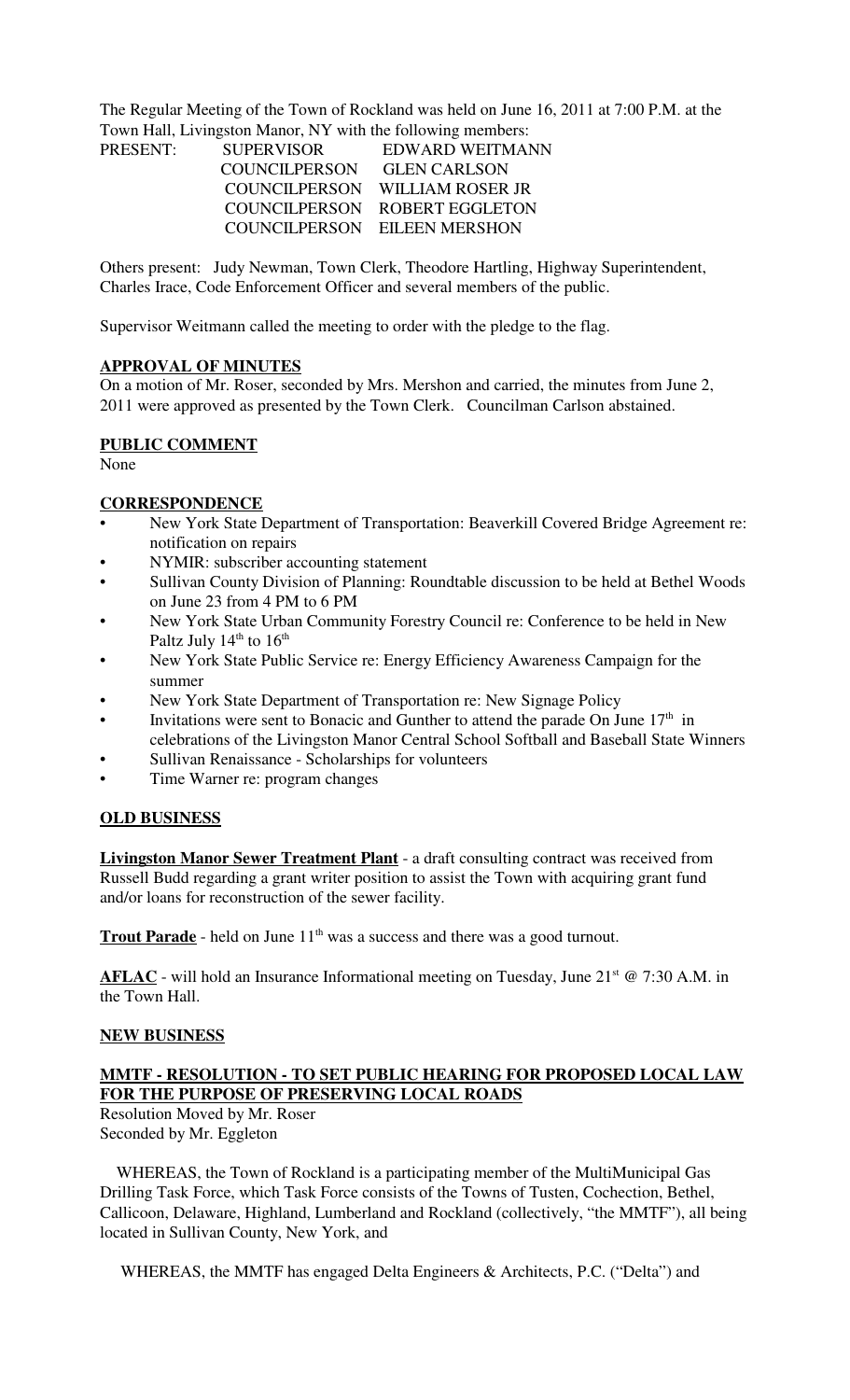# *REGULAR MEETING, TOWN OF ROCKLAND, JUNE 16, 2011*

Whiteman Osterman & Hanna, LLP ("WOH") to develop a proposed local law and permitting program to be considered for enactment and administration in each of the MMTF member Towns for the purpose of preserving local roads; and

 WHEREAS, enactment and administration of any such local law would be considered an Unlisted Action for purposes of the State Environmental Quality Review Act "SEQRA"), Article 8 of the Environmental Conservation Law and a 6 N.Y.C.R.R. 617 et seq.; and

 WHEREAS, the member Towns determined to act as Co-Lead Agencies for the SEQRA review of the proposed road preservation and restoration program and determined that the adoption of laws for the preservation and restoration of roads may have a significant effect on the environment requiring the preparation of a DGEIS and, thereafter, published notice of its positive declaration in the Environmental News Bulletin; and

 WHEREAS, the member Towns intend to assess the potentially adverse environmental impacts which may be attributable to any such law through the preparation of a Draft Generic Environmental Impact Statement ("DGEIS"); and

 WHEREAS, the MMTF, with the assistance of Delta and WOH prepared and submitted to each of the MMTF and each member Towns a draft Scope to guide the preparation of the DGEIS; and

 WHEREAS, notice of scoping was published in The River Reporter, the Sullivan County Democrat and the Environmental Notice Bulletin, and public comment on the draft Scope was accepted in person at a public scoping session held on July 22, 2010, and in written form through August 2, 2010; and

 WHEREAS, no involved or interested agency comments, or public comments were received by the MMTF or member Towns on the draft Scope; and

 WHEREAS, each of the member Towns of the MMTF received a copy of the Final Scope for the DGEIS and adopted the same; and

 WHEREAS, the MMTF and the member Towns have been advised by Delta and WOH that the DGEIS has been prepared and is adequate with respect to its scope and content for the purpose of commencing public review, pursuant to 6 NYCRR 617.9;

NOW THEREFORE, be it resolved that the Town of Rockland hereby determines that:

1. The DGEIS is complete and hereby accepts the DGEIS as adequate with respect to the scope and content for the purpose of commencing public review, pursuant to 6 NYCRR 617.9; and

2. Pursuant to 6 NYCRR 617.9 (a) (3), written comments on the DGEIS will be accepted untl 5:00 P.M. on July 18, 2011 at the offices of Whiteman Osterman and Hanna LLP One Commerce Plaza, Suite 1900, Albany, NY 12260 Attn: Mark Sweeney, Esq. or by Fax at (518-487-7777 or email at **msweeney@woh.com** or at any Town Clerk's office of the member Towns; and

3. The member towns and the MMTF will hold a public hearing on the DGEIS, the proposed local law for road preservation and restoration and road use agreement templates on **June 30, 2011 at 7:00 P.M.** at 6604 State Route 52 Lake Huntington, NY 12752, at which time the hearing will start with a public information session on DGEIS document, followed by an opportunity to comment on the DGEIS, the road preservation and restoration program as well as the proposed template laws and road use agreements to be adopted; and

4. A Notice of Completion of the DGEIS and Notice of Public Hearings shall be filed with involved and interested agencies and published in accordance with the requirements of 6 NYCRR 617.12 and the member Towns' local laws; and